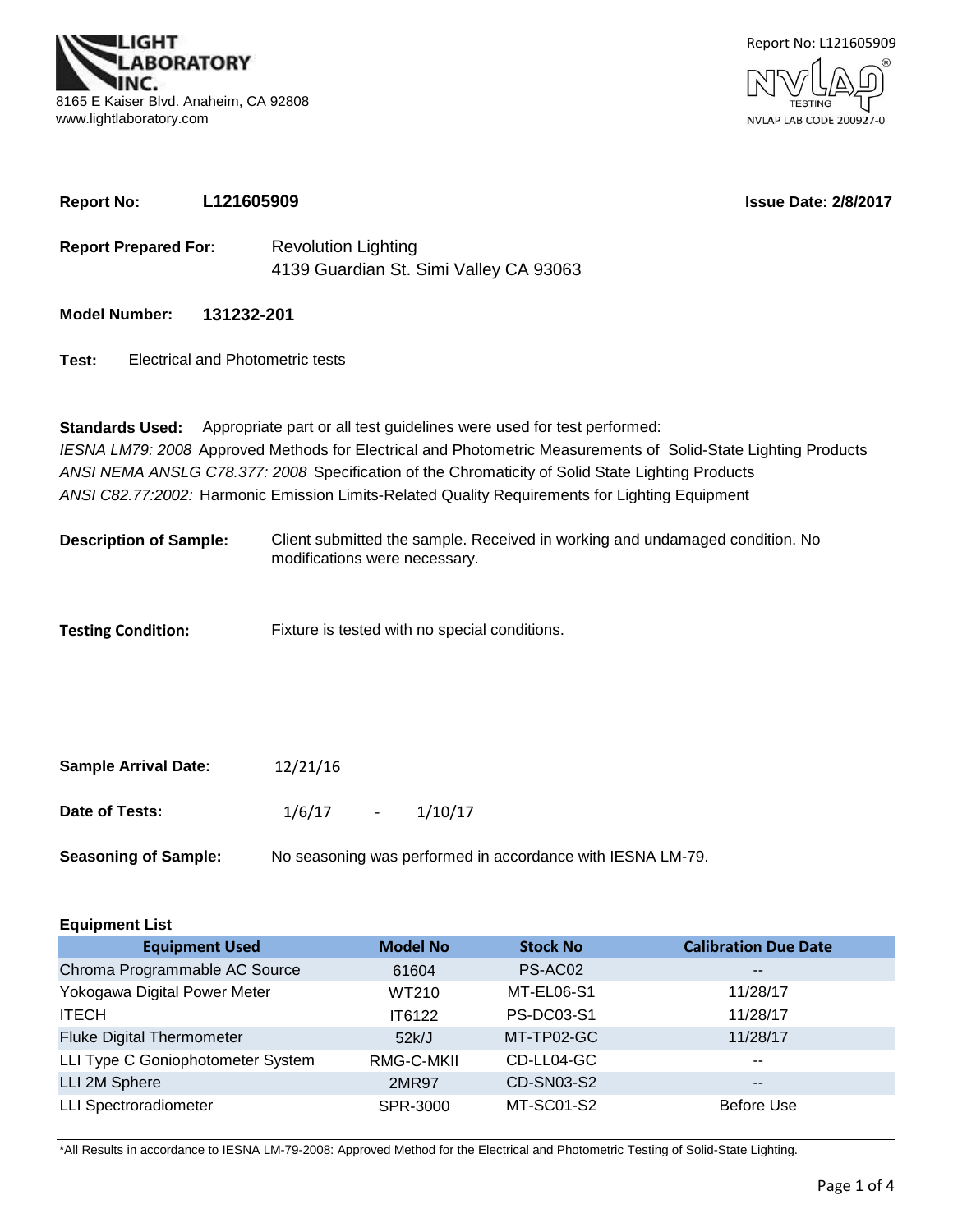

Report No: L121605909



| <b>Test Summary</b>                      |                            |
|------------------------------------------|----------------------------|
| <b>Manufacturer:</b>                     | <b>Revolution Lighting</b> |
| <b>Model Number:</b>                     | 131232-201                 |
| <b>Driver Model Number:</b>              | N/A                        |
| <b>Total Lumens:</b>                     | 2400.58                    |
| Input Voltage (VAC/60Hz):                | 120.00                     |
| <b>Input Current (Amp):</b>              | 0.16                       |
| Input Power (W):                         | 19.49                      |
| <b>Input Power Factor:</b>               | 0.99                       |
| Current ATHD @ 120V(%):                  | 11%                        |
| <b>Current ATHD @ 277V(%):</b>           | N/A                        |
| <b>Efficacy:</b>                         | 123                        |
| <b>Color Rendering Index (CRI):</b>      | 83                         |
| <b>Correlated Color Temperature (K):</b> | 3102                       |
| <b>Chromaticity Coordinate x:</b>        | 0.4299                     |
| <b>Chromaticity Coordinate y:</b>        | 0.4017                     |
| Ambient Temperature (°C):                | 25.0                       |
| <b>Stabilization Time (Hours):</b>       | 1:30                       |
| <b>Total Operating Time (Hours):</b>     | 2:00                       |
| Off State Power(W):                      | 0.00                       |



FIG. 1 LUMINAIRE

\*All Results in accordance to IESNA LM-79-2008: Approved Method for the Electrical and Photometric Testing of Solid-State Lighting.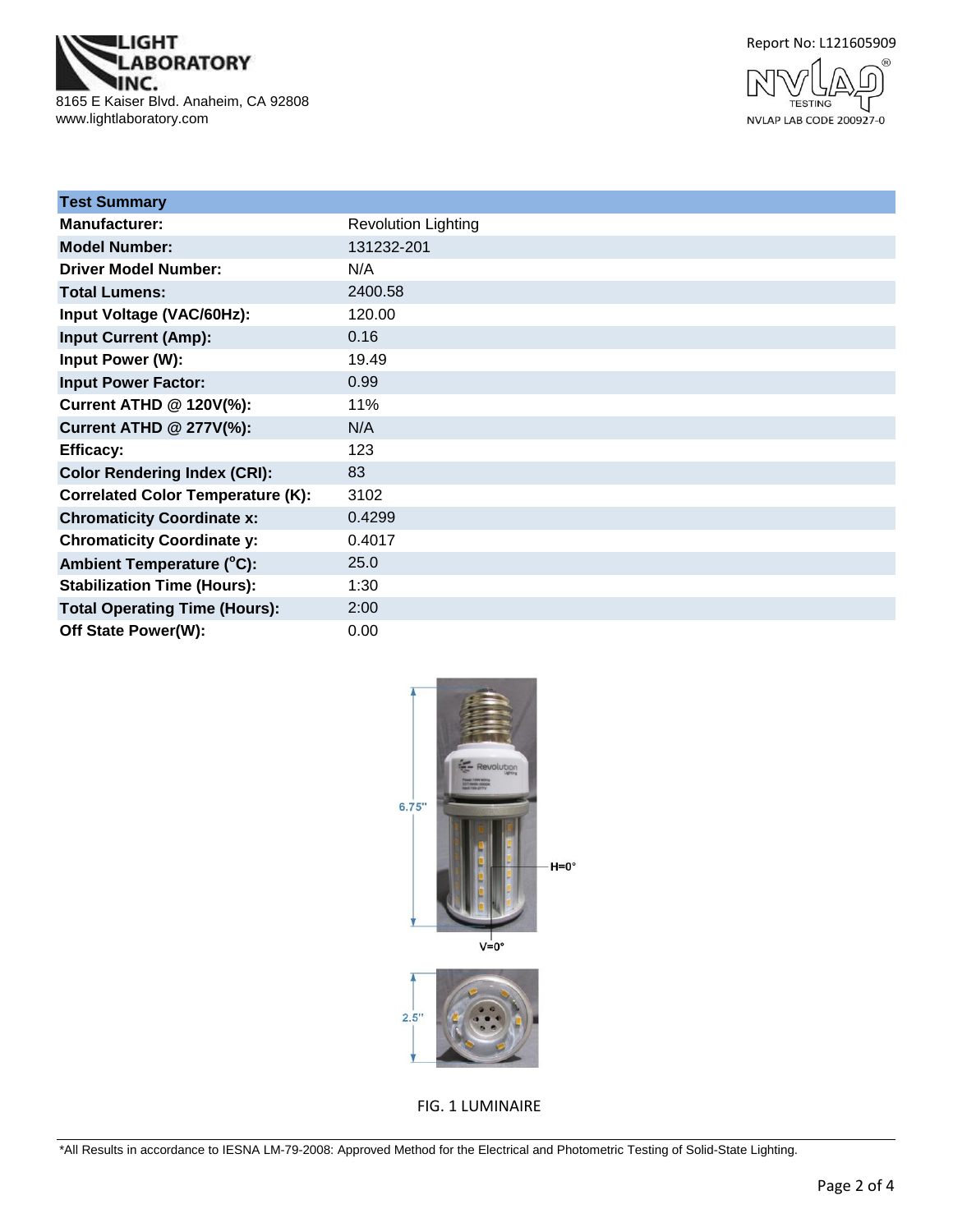



**TESTING** NVLAP LAB CODE 200927-0



#### **CRI & CCT**

| X               | 0.4299  |  |  |  |
|-----------------|---------|--|--|--|
| y               | 0.4017  |  |  |  |
| u'              | 0.2470  |  |  |  |
| ${\bf v}'$      | 0.5194  |  |  |  |
| <b>CRI</b>      | 82.50   |  |  |  |
| <b>CCT</b>      | 3102    |  |  |  |
| Duv             | 0.00006 |  |  |  |
| R Values        |         |  |  |  |
| R1              | 80.48   |  |  |  |
| R <sub>2</sub>  | 90.13   |  |  |  |
| R3              | 96.70   |  |  |  |
| R4              | 80.46   |  |  |  |
| R <sub>5</sub>  | 80.57   |  |  |  |
| R6              | 87.39   |  |  |  |
| R7              | 83.65   |  |  |  |
| R8              | 60.25   |  |  |  |
| R9              | 8.52    |  |  |  |
| <b>R10</b>      | 77.46   |  |  |  |
| <b>R11</b>      | 79.26   |  |  |  |
| <b>R12</b>      | 70.47   |  |  |  |
| R <sub>13</sub> | 82.60   |  |  |  |
| <b>R14</b>      | 98.46   |  |  |  |



\*All Results in accordance to IESNA LM-79-2008: Approved Method for the Electrical and Photometric Testing of Solid-State Lighting.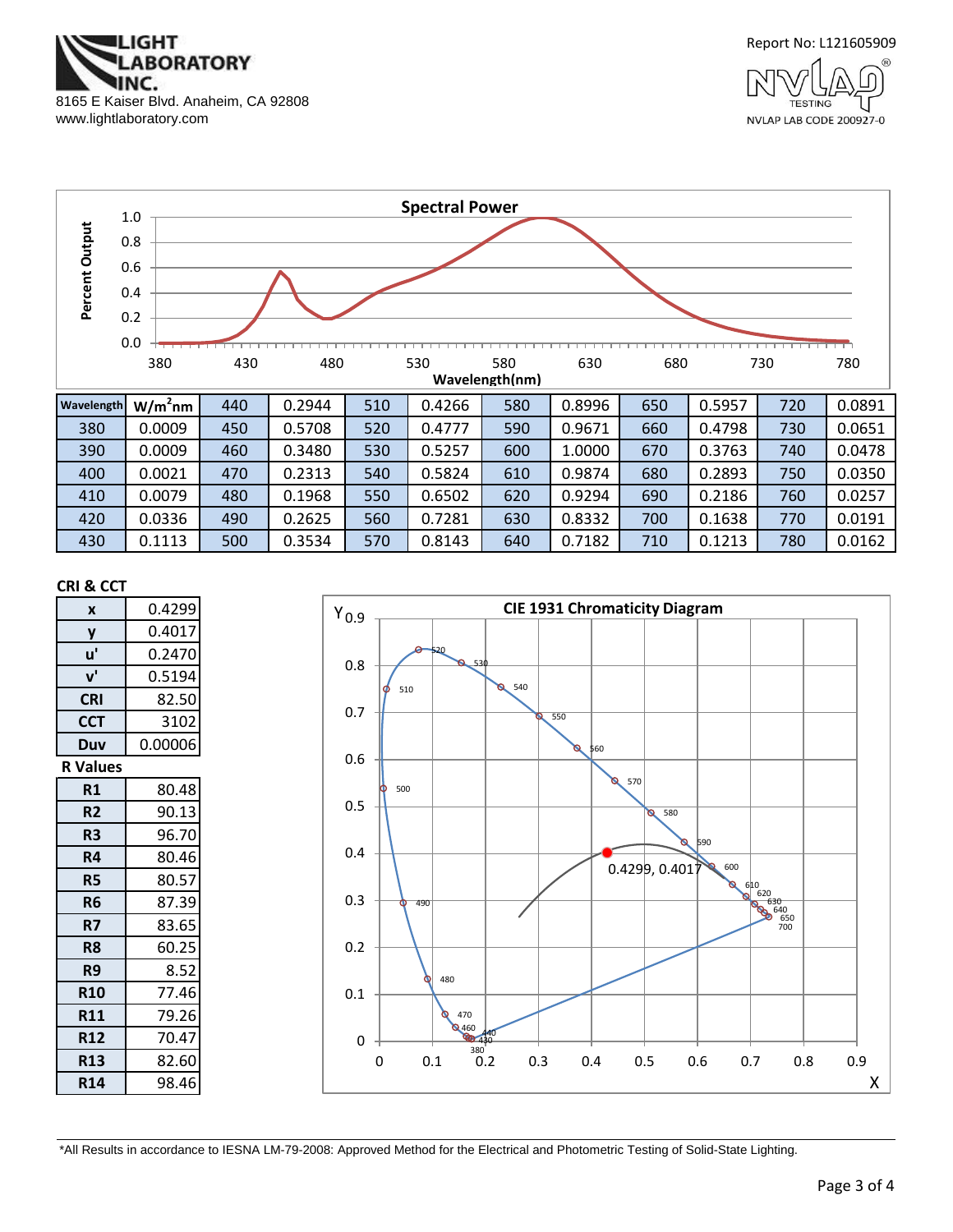



#### **Test Methods**

#### **Photometric Measurements - Goniophotometer**

A Custom Light Laboratory Type C Rotating Mirror Goniophotometer was used to measure candelas(intensity) at each angle of distribution as defined by IESNA for the appropriate fixture type.

Ambient temperature is set to 25°C and is measured from the center of the fixture, within 1ft from the outside of the fixture. Temperature is maintained at  $25^{\circ}$ C throughout the testing process and the sample is stabilized for at least 30mins and longer as necessary for the sample to achieve stabilization.

Electrical measurements are measured using the listed equipment.

#### **Spectral Measurements - Integrating Sphere**

A Sensing Spectroradiometer SPR-3000, in conjunction with Light Laboratory 2 meter integrating sphere was used to measure chromaticity coordinates, correlated color temperature(CCT) and the color rendering index(CRI) for each sample.

Ambient temperature is set to 25°C and is measured from the center of the fixture, within 1ft from the outside of the fixture. Temperature is maintained at  $25^{\circ}$ C throughout the testing process and the sample is stabilized for at least 30mins and longer as necessary for the sample to achieve stabilization.

Electrical measurements are measured using the listed equipment.

Disclaimers:

This report must not be used by the customer to claim product certification, approval or endorsement by NVLAP, NIST or any agency of Federal Government.

Report Prepared by : Keyur Patel

Test Report Released by:

Ump

*\*Attached are photometric data reports. Total number of pages: 9*

Engineering Manager **Contract Contract Contract Contract Contract Contract Contract Contract Contract Contract Contract Contract Contract Contract Contract Contract Contract Contract Contract Contract Contract Contract Con** Jeff Ahn Steve Kang

Test Report Reviewed by:

evelses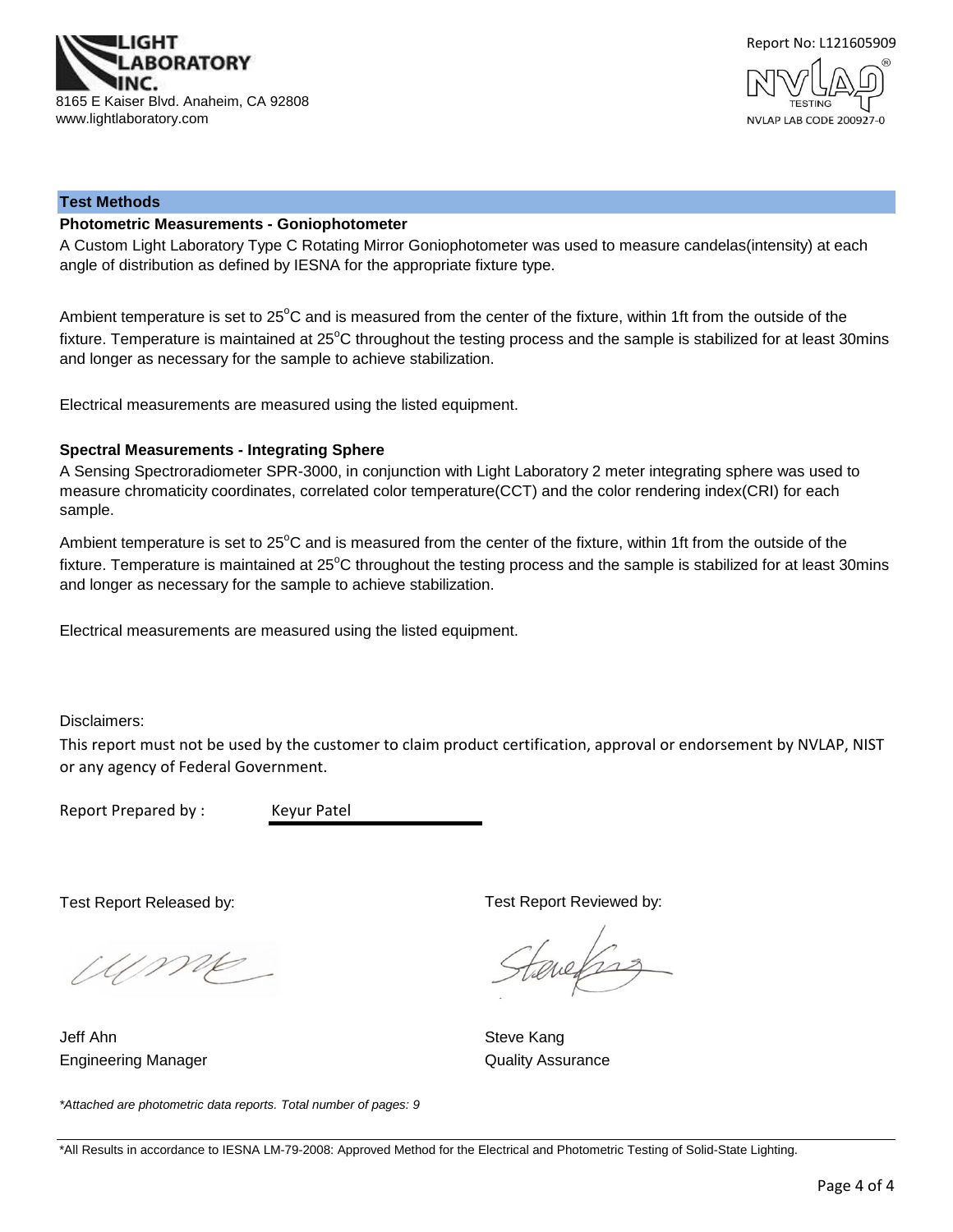

# **Photometric Test Report**

# **IES INDOOR REPORT PHOTOMETRIC FILENAME : L121605909.IES**

### **DESCRIPTION INFORMATION (From Photometric File)**

IESNA:LM-63-2002 [TEST] L121605909 [TESTLAB] LIGHT LABORATORY, INC. [ISSUEDATE] 1/10/2017 [MANUFAC] REVOLUTION LIGHTING [LUMCAT] 131232-201 [LUMINAIRE] 19W 3000K E39 Omnidirectional Utility Lamp [BALLASTCAT] N/A [LAMPPOSITION] 0,0 [LAMPCAT] N/A [OTHER] INDICATING THE CANDELA VALUES ARE ABSOLUTE AND [MORE] SHOULD NOT BE FACTORED FOR DIFFERENT LAMP RATINGS. [INPUT] 120VAC, 19.49W [TEST PROCEDURE] IESNA:LM-79-08

# **CHARACTERISTICS**

| Lumens Per Lamp                   | N.A. (absolute)        |
|-----------------------------------|------------------------|
| <b>Total Lamp Lumens</b>          | N.A. (absolute)        |
| Luminaire Lumens                  | 2401                   |
| <b>Total Luminaire Efficiency</b> | N.A.                   |
| Luminaire Efficacy Rating (LER)   | 123                    |
| <b>Total Luminaire Watts</b>      | 19.49                  |
| <b>Ballast Factor</b>             | 1.00                   |
| CIE Type                          | <b>General Diffuse</b> |
| Spacing Criterion (0-180)         | N.A.                   |
| Spacing Criterion (90-270)        | N.A.                   |
| Spacing Criterion (Diagonal)      | N.A.                   |
| <b>Basic Luminous Shape</b>       | Circular w/ Sides      |
| Luminous Length (0-180)           | 0.21 ft (Diameter)     |
| Luminous Width (90-270)           | 0.21 ft (Diameter)     |
| Luminous Height                   | $0.25$ ft              |

#### **LUMINANCE DATA (cd/sq.m)**

| Angle In<br>Degrees | Average<br>$0$ -Deg | Average<br>$45$ -Deg | Average<br>90-Deg |
|---------------------|---------------------|----------------------|-------------------|
| 45<br>55            | 37230<br>39838      | 37230<br>39838       | 37230<br>39838    |
| 65                  | 41343               | 41343                | 41343             |
| 75                  | 41627               | 41627                | 41627             |
| 85                  | 44976               | 44976                | 44976             |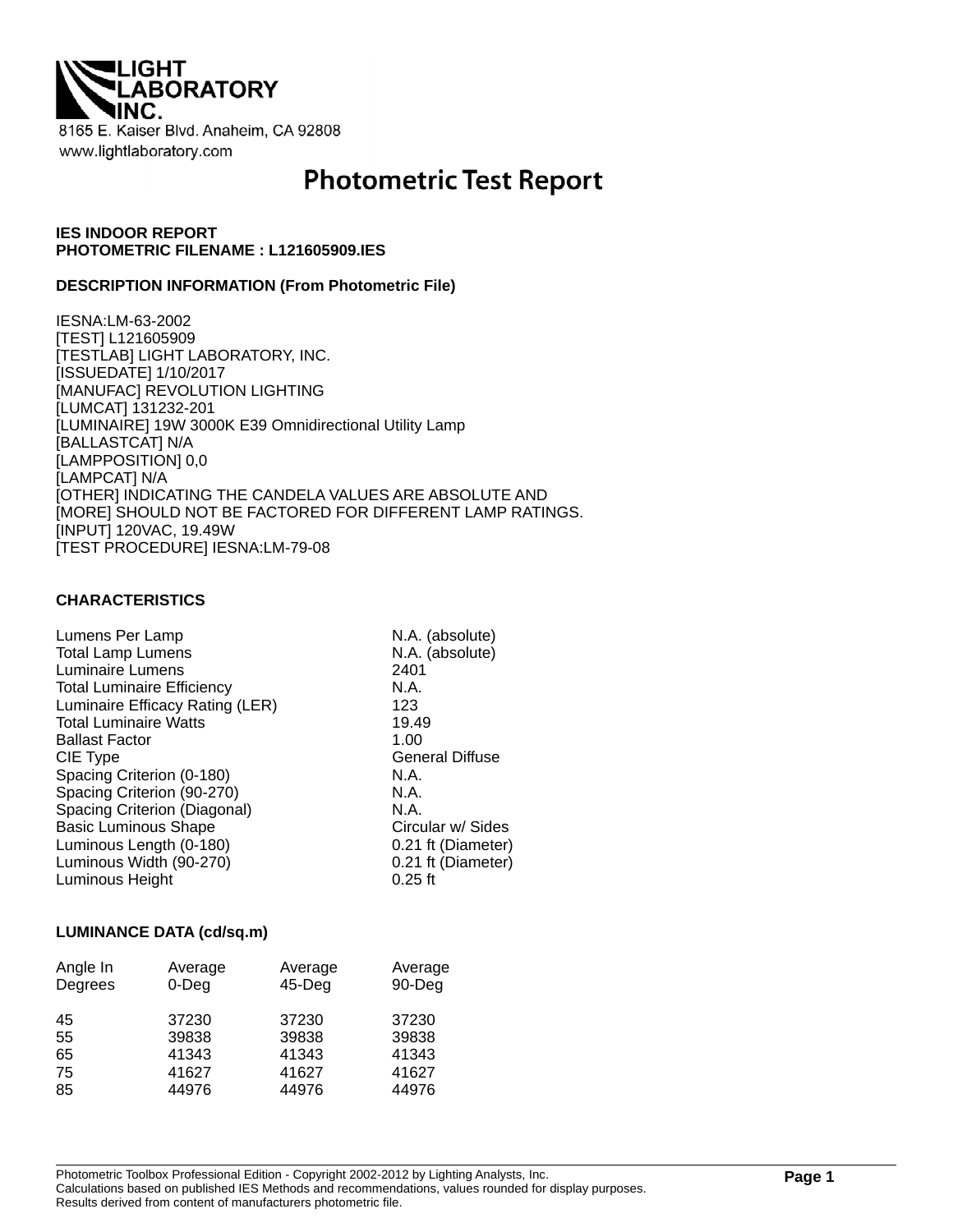# **CANDELA TABULATION**

|     | 0      |
|-----|--------|
| 0   | 99.56  |
| 5   | 100.57 |
| 10  | 105.85 |
| 15  | 118.40 |
| 20  | 134.36 |
| 25  | 150.14 |
| 30  | 165.17 |
| 35  | 181.17 |
| 40  | 199.00 |
| 45  | 213.31 |
| 50  | 224.70 |
| 55  | 232.91 |
| 60  | 238.51 |
| 65  | 239.20 |
| 70  | 234.64 |
| 75  | 231.00 |
| 80  | 230.75 |
| 85  | 231.36 |
| 90  | 231.11 |
| 95  | 229.65 |
| 100 | 226.51 |
| 105 | 221.39 |
| 110 | 214.48 |
| 115 | 205.67 |
| 120 | 194.78 |
| 125 | 181.70 |
| 130 | 166.06 |
| 135 | 147.72 |
| 140 | 126.57 |
| 145 | 101.83 |
| 150 | 80.53  |
| 155 | 61.30  |
| 160 | 41.55  |
| 165 | 22.44  |
| 170 | 8.48   |
| 175 | 1.16   |
| 180 | 0.00   |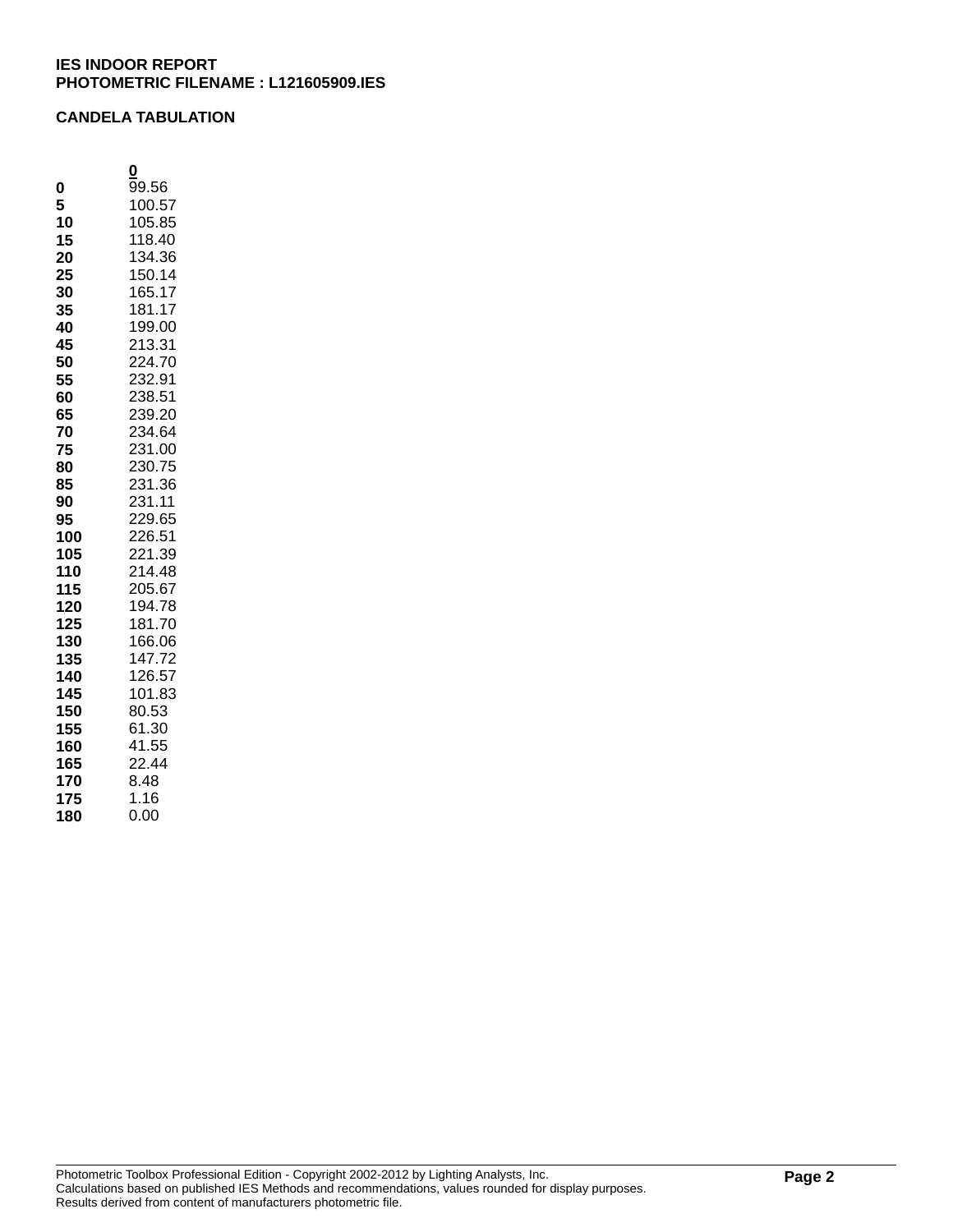# **ZONAL LUMEN SUMMARY**

| Zone      | Lumens  | %Lamp | %Fixt  |
|-----------|---------|-------|--------|
| $0 - 20$  | 43.91   | N.A.  | 1.80   |
| $0 - 30$  | 113.65  | N.A.  | 4.70   |
| $0 - 40$  | 228.08  | N.A.  | 9.50   |
| $0 - 60$  | 601.40  | N.A.  | 25.10  |
| $0 - 80$  | 1082.77 | N.A.  | 45.10  |
| $0 - 90$  | 1334.97 | N.A.  | 55.60  |
| 10-90     | 1325.19 | N.A.  | 55.20  |
| 20-40     | 184.17  | N.A.  | 7.70   |
| 20-50     | 349.02  | N.A.  | 14.50  |
| 40-70     | 609.43  | N.A.  | 25.40  |
| 60-80     | 481.37  | N.A.  | 20.10  |
| 70-80     | 245.26  | N.A.  | 10.20  |
| 80-90     | 252.19  | N.A.  | 10.50  |
| 90-110    | 483.88  | N.A.  | 20.20  |
| 90-120    | 687.62  | N.A.  | 28.60  |
| 90-130    | 850.26  | N.A.  | 35.40  |
| 90-150    | 1029.41 | N.A.  | 42.90  |
| 90-180    | 1065.61 | N.A.  | 44.40  |
| 110-180   | 581.73  | N.A.  | 24.20  |
| $0 - 180$ | 2400.58 | N.A.  | 100.00 |

Total Luminaire Efficiency = N.A.%

## **ZONAL LUMEN SUMMARY**

| Zone     | Lumens |
|----------|--------|
| $0 - 10$ | 9.78   |
| 10-20    | 34.13  |
| 20-30    | 69.74  |
| 30-40    | 114.43 |
| 40-50    | 164.85 |
| 50-60    | 208.47 |
| 60-70    | 236.11 |
| 70-80    | 245.26 |
| 80-90    | 252.19 |
| 90-100   | 250.11 |
| 100-110  | 233.78 |
| 110-120  | 203.73 |
| 120-130  | 162.64 |
| 130-140  | 114.19 |
| 140-150  | 64.96  |
| 150-160  | 28.74  |
| 160-170  | 7.11   |
| 170-180  | 0.36   |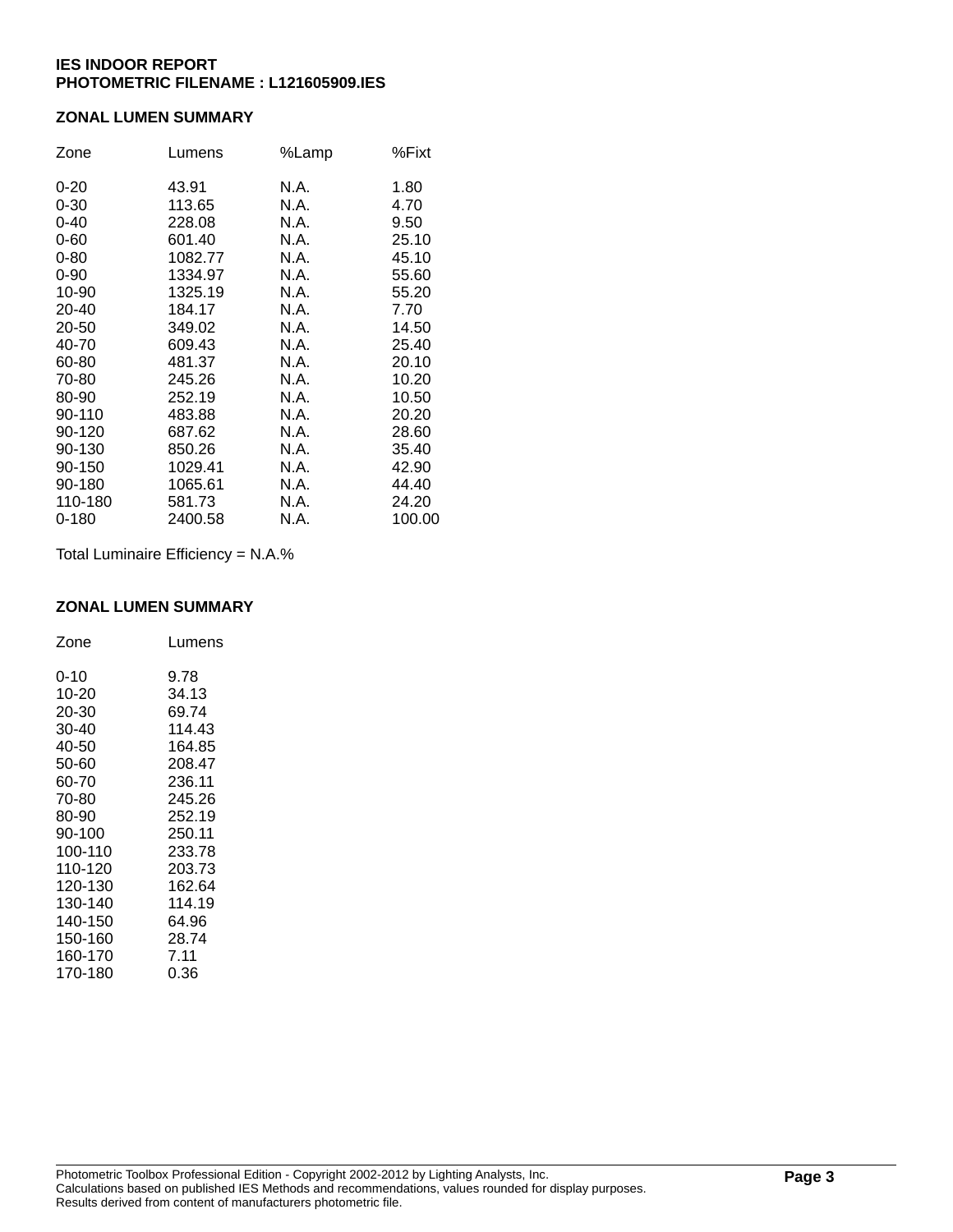# **COEFFICIENTS OF UTILIZATION - ZONAL CAVITY METHOD**

Effective Floor Cavity Reflectance 0.20

| RC.<br><b>RW</b> | 80 | 70 50 30 10 |              | 70 | 70 50 30 10 |                 | 50<br>50 30 10 |  | 30<br>50 30 10 |  | 10<br>50 30 10 | 0              |
|------------------|----|-------------|--------------|----|-------------|-----------------|----------------|--|----------------|--|----------------|----------------|
| $\Omega$         |    |             | 108108108108 |    |             | 101 101 101 101 | 86 86 86       |  | 73 73 73       |  | 61 61 61       | 56             |
| $\mathbf{1}$     |    | 94 87 81 76 |              |    | 86 80 75 70 |                 | 68 64 60       |  | 56 53 50       |  | 46 43 41       | 36             |
| 2                |    | 83 73 65 58 |              |    | 76 67 60 53 |                 | 56 51 45       |  | 46 42 38       |  | 37 34 31       | 26             |
| 3                |    | 75 62 53 45 |              |    | 68 57 49 42 |                 | 48 41 36       |  | 39 34 30       |  | 31 27 24       | 19             |
| 4                |    | 67 54 44 37 |              |    | 62 50 41 34 |                 | 42 35 29       |  | 34 28 24       |  | 27 23 19       | 15             |
| 5                |    | 61 47 38 31 |              |    | 56 44 35 28 |                 | 36 29 24       |  | $30\,24\,20$   |  | 24 19 16       | 12             |
| 6                |    | 56 42 33 26 |              |    | 51 39 30 24 |                 | 32 25 20       |  | 26 21 17       |  | 21 17 13       | 10             |
| $\overline{7}$   |    | 52 38 28 22 |              |    | 47 35 26 20 |                 | 29 22 17       |  | 24 18 14       |  | 19 14 11       | 8              |
| 8                |    | 48 34 25 19 |              |    | 44 31 23 18 |                 | 26 20 15       |  | 22 16 12       |  | 17 13 10       | $\overline{7}$ |
| 9                |    | 44 31 22 17 |              |    | 41 28 21 15 |                 | 24 17 13       |  | 20 14 11       |  | 16 11 8        | 6              |
| 10               |    | 41 28 20 15 |              |    | 38 26 18 14 |                 | 22 16 11       |  | 18 13 9        |  | 14 10 7        | 5              |